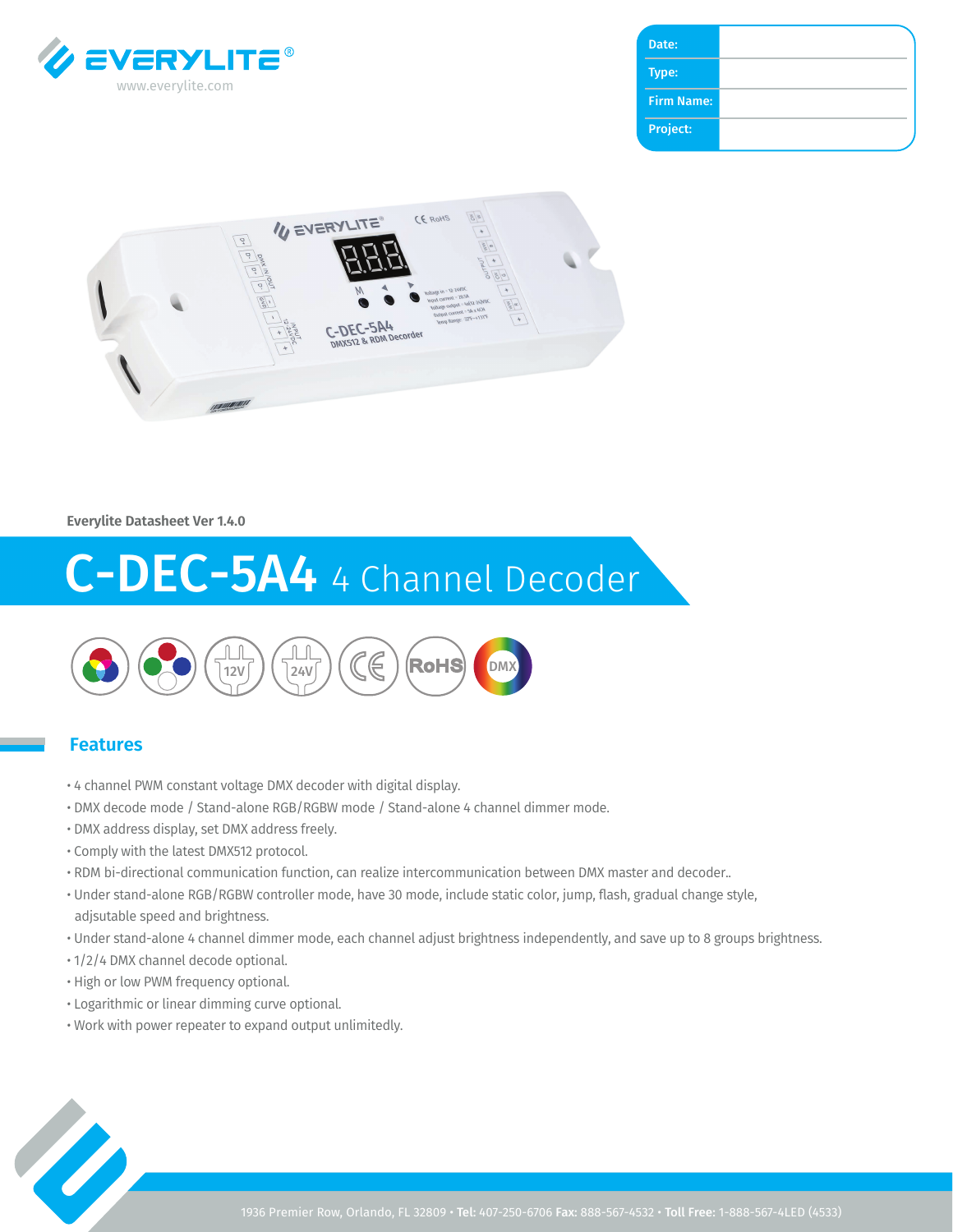

## **Technical Parameters**

| <b>Input Voltage</b> | Max. Load Current | Total Output Max. | Output Type | <b>Output Signal</b>    | <b>Working Temperature</b> |
|----------------------|-------------------|-------------------|-------------|-------------------------|----------------------------|
| 12 - 24 VDC          | 5A/Channel        | 20A               |             | $4 \times (60 - 120) W$ | $-4 \sim +122$ °F          |

# **Wiring Diagram**



## **Power Supply Loading**

- For 12 V LEDs, input from 12 V power supply, each channel can load 0~60W.
- For 24 V LEDs, input from 24 V power supply, each channel can load 0~120W.
- Do not load the Everylite Power Supply to more than 90% capacity.

## **Operation**

#### **System parameter setting**

- Long press M and key for 2 seconds, prepare for setup system parameter: decode mode, output PWM frequency output brightness curve, automatic blank screen; short press M key to switch four item.
- Decode mode: short press < or > key to switch one-channel decode ("d-1"), two-channel decode ("d-2"), or four-channel decode ("d-4").
- Output PWM frequency: short press < or > key to switch 500Hz ("F-L") or 2KHz ("F-H").
- Output brightness curve: short press or key to switch linear curve ("C-L") or logarithmic curve ("C-E").
- Automatic blank screen: short press < or > key to switch enable ("bon") or disable ("boF") automatic blank screen.
- Long press M key for 2 seconds or timeout 10 seconds, quit system parameter setting.

#### **DMX mode**

- Short press M key, when display 001~999, enter DMX mode.
- Press  $\triangleleft$  or  $\triangleright$  key to change DMX decode address (001-510),
- long press for fast adjustment.
- If there is a DMX signal input, will enter DMX mode automatically.



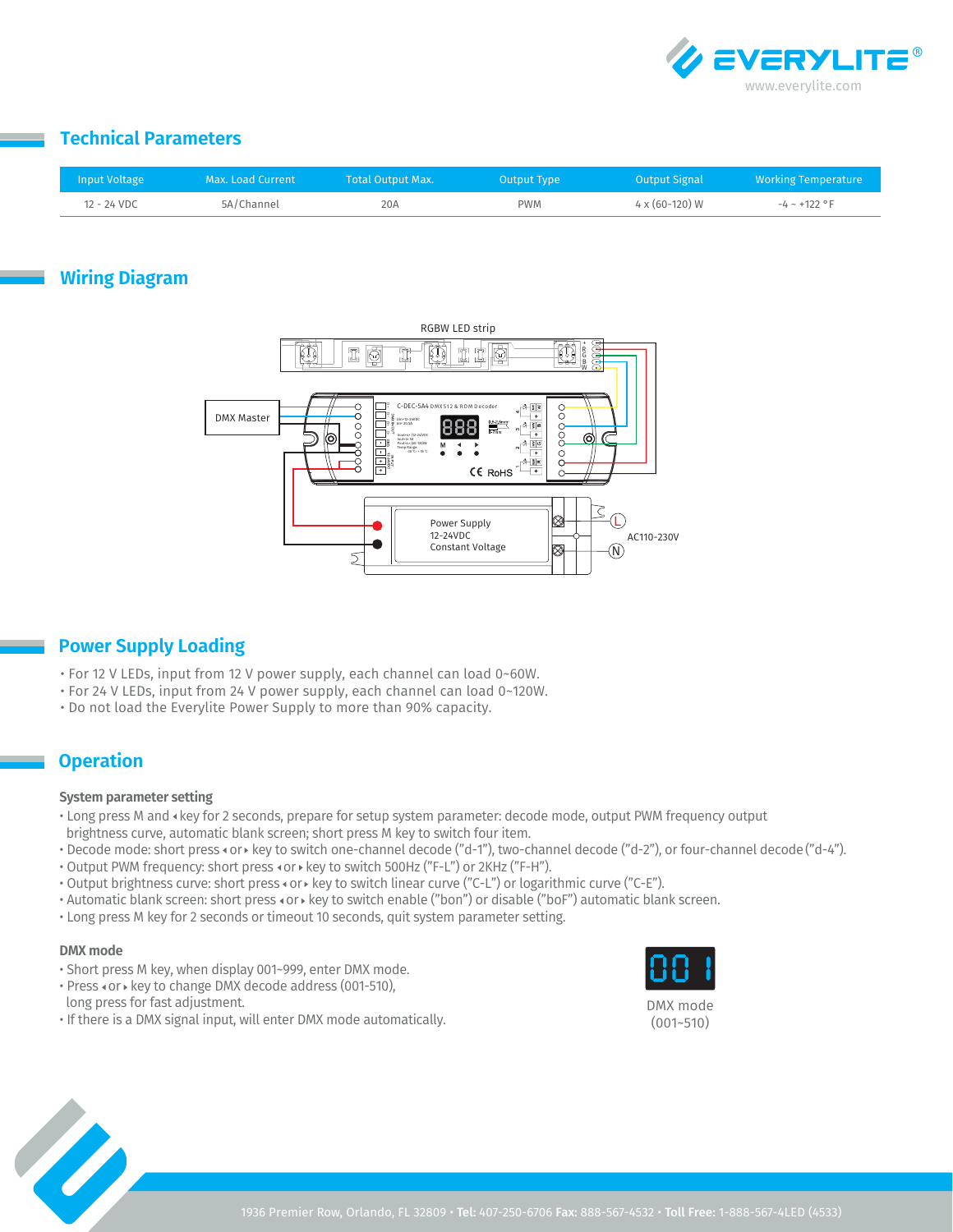

# **Operation**

#### **Stand-alone RGB/RGBW mode**

- Short press M key, when display P01~P30, enter stand-alone RGB/RGBW mode.
- Press « or » key to change dynamic mode number (P01~P30).
- Each mode can adjust speed and brightness.
- Long press M key for 2 seconds, prepare for setup mode speed, brightness, W channel brightness.
- Press  $\triangleleft$  or  $\triangleright$  key to setup value of each item.
- Mode speed: 1-10 level speed (S-1, S-9, S-F).
- Mode brightness: 1-10 level brightness (b-1, b-9, b-F).
- W channel brightness: 0-255 level brightness (400-4FF).
- Long press M key for 2 seconds, or timeout 10 seconds, quit setting.
- Enter stand-alone RGB/RGBW mode only when DMX signal is disconnected or lost.



Stand-alone RGB/RGBW mode (P01~P30)



(8 level)

(10 level, 100%)

| Code             | <b>Name</b>          | Code            | <b>Name</b>           | Code            | <b>Name</b>               |
|------------------|----------------------|-----------------|-----------------------|-----------------|---------------------------|
| P <sub>01</sub>  | Static Red           | P11             | Green Strobe          | P <sub>21</sub> | Red Yellow Smooth         |
| P <sub>02</sub>  | Static Green         | P <sub>12</sub> | Blue Strobe           | P <sub>22</sub> | Green Cyan Smooth         |
| P <sub>0</sub> 3 | Static Blue          | P <sub>13</sub> | White Strobe          | P <sub>23</sub> | <b>Blue Purple Smooth</b> |
| P <sub>04</sub>  | Static Yellow        | P14             | RGB Strobe            | P <sub>24</sub> | <b>Blue White Smooth</b>  |
| P <sub>05</sub>  | Static Cyan          | P <sub>15</sub> | 7 Color Strobe        | P <sub>25</sub> | RGB+W Smooth              |
| P <sub>06</sub>  | <b>Static Purple</b> | P <sub>16</sub> | Red Fade In and Out   | P <sub>26</sub> | RGBW Smooth               |
| P <sub>07</sub>  | Static White         | P <sub>17</sub> | Green Fade In and Out | P <sub>27</sub> | RGBY Smooth               |
| P <sub>08</sub>  | RGB Jump             | P <sub>18</sub> | Blue Fade In and Out  | P <sub>28</sub> | Yellow Cyan Purple Smooth |
| P <sub>09</sub>  | 7 Color Jump         | P <sub>19</sub> | White Fade In and Out | P <sub>29</sub> | RGB Smooth                |
| P <sub>10</sub>  | <b>Red Strobe</b>    | P <sub>20</sub> | RGBW Fade In and Out  | P <sub>30</sub> | 6 Color Smooth            |

#### **Stand-alone Dimmer mode**

- Short press M key, when display L-1~L-8, enter stand-alone dimmer mode.
- Press  $\texttt{or} \triangleright \text{key}$  to change dimmer moder number (L-1~L-8).
- Each dimmer mode can adjust each channel brightness independently.
- Long press M key for 2 seconds, prepare for setup four channel brightness.
- Short press M key to switch four channel (100~1FF, 200~2FF, 300~3FF, 400~4FF).
- Press «or » key to setup brightness value of each channel.
- Long press M key for 2 seconds, or timeout 10 seconds, quit setting.
- Enter stand-alone dimmer more only when DMX signal is diconnected or lost.

#### **Restore Factory Default Parameters**

- Long press  $\triangleleft$  or  $\triangleright$  key for 2 seconds, restore factroy default parameter, display "RES".
- Factory default parameter: DMX decode mode, DMX first address is 1, four channel decode, hight PWM frequence output, logarithmic brightness curve, RGB mode number is 1, dimmer mode number is 1, disable automatic blank screen.



Stand-alone dimmer mode (L-1~L-8)